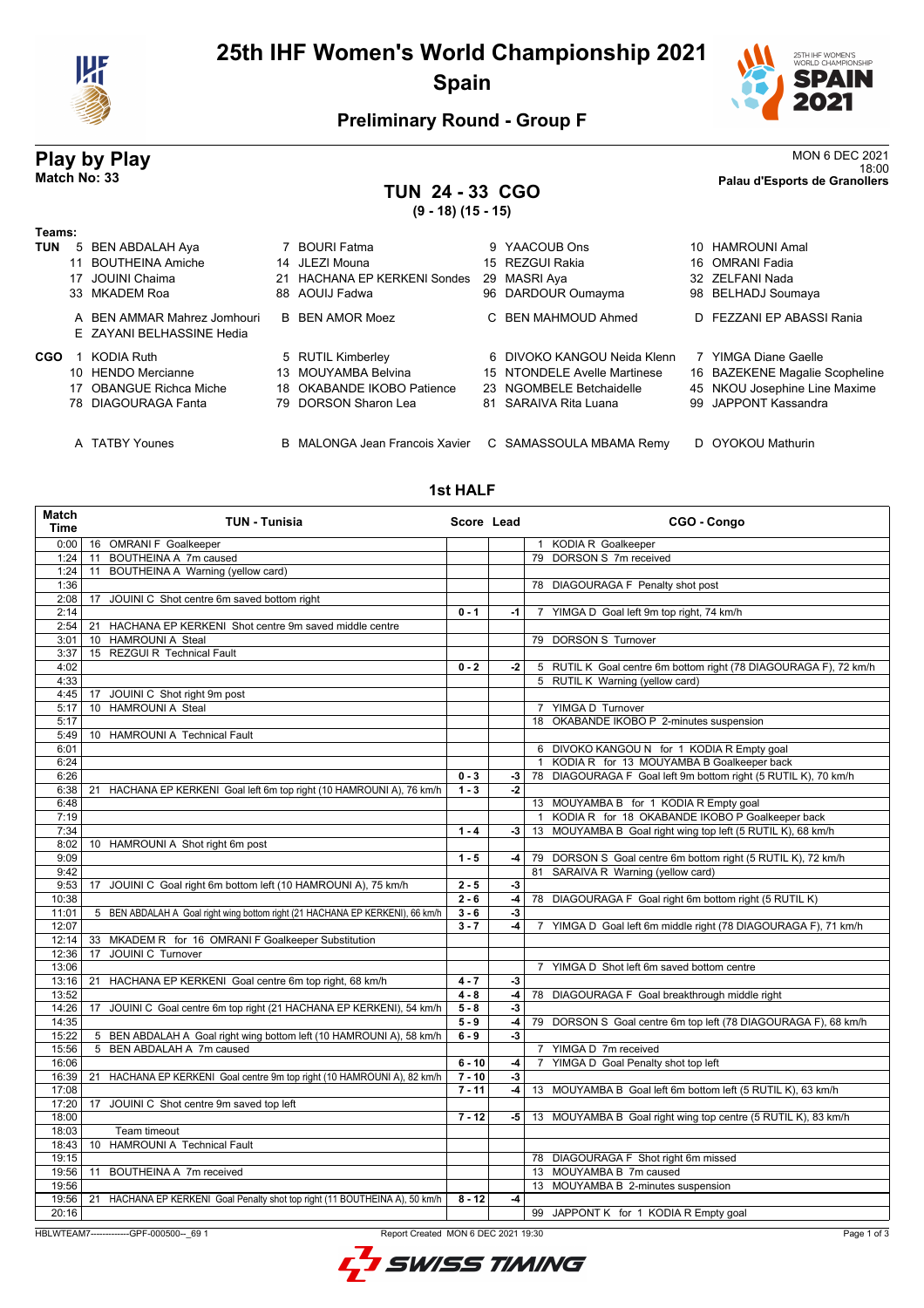

# **25th IHF Women's World Championship 2021 Spain**



18:00 **Match No: 33 Palau d'Esports de Granollers**

Page 2 of 3

# **Preliminary Round - Group F**

# **Play by Play**<br>MON 6 DEC 2021<br>Palau d'Esports de Granollers<br>Palau d'Esports de Granollers

**TUN 24 - 33 CGO (9 - 18) (15 - 15)**

**1st HALF**

| <b>Match</b><br>Time | <b>TUN - Tunisia</b>                                                         | Score Lead |      | CGO - Congo                                                           |
|----------------------|------------------------------------------------------------------------------|------------|------|-----------------------------------------------------------------------|
| 20:43                |                                                                              |            |      | KODIA R for 5 RUTIL K Goalkeeper back                                 |
| 20:40                |                                                                              |            |      | 99 JAPPONT K Shot centre 6m saved middle left                         |
| 20:53                | 5 BEN ABDALAH A Goal right wing middle left (21 HACHANA EP KERKENI), 72 km/h | $9 - 12$   | -3   |                                                                       |
| 21:06                |                                                                              |            |      | 5 RUTIL K for 1 KODIA R Empty goal                                    |
| 21:36                |                                                                              |            |      | KODIA R for 78 DIAGOURAGA F Goalkeeper back                           |
| 21:33                |                                                                              | $9 - 13$   | -4   | 5 RUTIL K Goal right wing top left, 62 km/h                           |
| 22:02                | 88 AOUIJ F Technical Fault                                                   |            |      |                                                                       |
| 22:07                |                                                                              | $9 - 14$   | -5 I | 78 DIAGOURAGA F Goal fast break bottom right (1 KODIA R), 65 km/h     |
| 23:30                | HACHANA EP KERKENI Shot left 6m post<br>21                                   |            |      |                                                                       |
| 24:21                |                                                                              | $9 - 15$   | -6   | YIMGA D Goal left 6m top right (99 JAPPONT K), 77 km/h                |
| 25:01                | <b>JOUINI C Turnover</b><br>17                                               |            |      |                                                                       |
| 25:44                | 96 DARDOUR O 7m caused                                                       |            |      | 78 DIAGOURAGA F 7m received                                           |
| 25:54                |                                                                              | $9 - 16$   | -7   | YIMGA D Goal Penalty shot bottom left (78 DIAGOURAGA F), 90 km/h      |
| 26:22                | JLEZI M for 33 MKADEM R Empty goal<br>14                                     |            |      |                                                                       |
| 26:40                | 88 AOUIJ F Turnover                                                          |            |      | 6 DIVOKO KANGOU N Steal                                               |
| 26:53                |                                                                              | $9 - 17$   | -8 l | 18 OKABANDE IKOBO P Goal empty goal middle centre (6 DIVOKO KANGOU N) |
| 27:19                | 33 MKADEM R for 11 BOUTHEINA A Goalkeeper back                               |            |      |                                                                       |
| 27:21                | 96 DARDOUR O Turnover                                                        |            |      |                                                                       |
| 28:15                |                                                                              |            |      | Team timeout                                                          |
| 28:35                |                                                                              |            |      | 78 DIAGOURAGA F Shot left 6m missed                                   |
| 28:45                | HACHANA EP KERKENI Technical Fault<br>21                                     |            |      |                                                                       |
| 29:55                |                                                                              | $9 - 18$   | -9   | 7 YIMGA D Goal left 9m bottom right (79 DORSON S), 84 km/h            |
| .                    |                                                                              |            |      |                                                                       |

#### **2nd HALF**

| Match<br><b>Time</b> | <b>TUN - Tunisia</b>                                                       | Score Lead |        | CGO - Congo                                                           |
|----------------------|----------------------------------------------------------------------------|------------|--------|-----------------------------------------------------------------------|
| 30:00                | 33 MKADEM R Goalkeeper                                                     |            |        | 1 KODIA R Goalkeeper                                                  |
| 30:51                | 32 ZELFANIN Shot left 9m saved middle left                                 |            |        |                                                                       |
| 31:25                |                                                                            | $9 - 19$   | $-10$  | 6 DIVOKO KANGOU N Goal left wing top right (7 YIMGA D), 64 km/h       |
| 32:39                | 29 MASRI A Goal left 6m bottom right (21 HACHANA EP KERKENI), 83 km/h      | $10 - 19$  | -9     |                                                                       |
| 33:07                |                                                                            |            |        | 7 YIMGA D Shot centre 6m saved top left                               |
| 33:30                | BOURI F Goal left wing bottom left (29 MASRI A), 67 km/h<br>$\overline{7}$ | $11 - 19$  | -8     |                                                                       |
| 34:41                |                                                                            | $11 - 20$  | -9     | 7 YIMGA D Goal centre 6m top left (79 DORSON S), 79 km/h              |
| 35:24                | 32 ZELFANI N 7m received                                                   |            |        | 6 DIVOKO KANGOU N 7m caused                                           |
| 35:31                | HACHANA EP KERKENI Goal Penalty shot middle left (32 ZELFANI N)<br>21      | $12 - 20$  | -8     |                                                                       |
| 36:14                |                                                                            | $12 - 21$  | ا و۔   | 78 DIAGOURAGA F Goal centre 9m bottom right (5 RUTIL K), 79 km/h      |
| 37:02                | BEN AMMAR M Warning (yellow card) bench punishment<br>$\mathsf{A}$         |            |        |                                                                       |
| 37:33                | HACHANA EP KERKENI Shot left 9m blocked<br>21                              |            |        | 81 SARAIVA R Block                                                    |
| 37:42                | 29 MASRI A Goal left 9m bottom left (15 REZGUI R), 80 km/h                 | $13 - 21$  | -8     |                                                                       |
| 38:07                |                                                                            |            |        | 6 DIVOKO KANGOU N Shot left wing saved bottom left                    |
| 38:16                | 96 DARDOUR O Turnover                                                      |            |        | 5 RUTIL K Steal                                                       |
| 39:02                |                                                                            |            |        | 23 NGOMBELE B Shot left 6m saved middle right                         |
| 39:14                | 5 BEN ABDALAH A 7m received                                                |            |        | 6 DIVOKO KANGOU N 7m caused                                           |
| 39:21                | HACHANA EP KERKENI Penalty shot missed<br>21                               |            |        |                                                                       |
| 40:47                | 15 REZGUI R Block                                                          |            |        | 23 NGOMBELE B Shot left 9m blocked                                    |
| 40:56                |                                                                            |            |        | 78 DIAGOURAGA F Technical Fault                                       |
| 40:57                |                                                                            |            |        | A TATBY Y Warning (yellow card) bench punishment                      |
| 41:17                | 7 BOURI F Shot left wing saved middle left                                 |            |        |                                                                       |
| 41:54                |                                                                            |            |        | 23 NGOMBELE B Shot right 9m missed                                    |
| 42:02                |                                                                            |            |        | 79 DORSON S 2-minutes suspension                                      |
| 42:17                | 29 MASRI A Turnover                                                        |            |        | 5 RUTIL K Steal                                                       |
| 42:27                |                                                                            |            |        | 78 DIAGOURAGA F for 1 KODIA R Empty goal                              |
| 42:57                |                                                                            |            |        | KODIA R for 6 DIVOKO KANGOU N Goalkeeper back<br>$\mathbf{1}$         |
| 43:02                |                                                                            | $13 - 22$  | -9     | 81 SARAIVA R Goal centre 9m bottom left, 70 km/h                      |
| 43:19                | 32 ZELFANI N Goal right 6m top right (21 HACHANA EP KERKENI)               | $14 - 22$  | -8     |                                                                       |
| 43:34                |                                                                            |            |        | 6 DIVOKO KANGOU N for 1 KODIA R Empty goal                            |
| 43:49                |                                                                            |            |        | 1 KODIA R for 6 DIVOKO KANGOU N Goalkeeper back                       |
| 43:52                |                                                                            | $14 - 23$  | -9     | 13 MOUYAMBA B Goal right wing bottom right (78 DIAGOURAGA F), 57 km/h |
| 44:07                | 5 BEN ABDALAH A Shot right wing saved middle left                          |            |        |                                                                       |
| 44:52                |                                                                            | $14 - 24$  | -10    | 13 MOUYAMBA B Goal right wing top left (99 JAPPONT K), 68 km/h        |
| 45:19                | 5 BEN ABDALAH A Goal breakthrough bottom right                             | $15 - 24$  | -9     |                                                                       |
| 46:06                |                                                                            | $15 - 25$  | $-10$  | 99 JAPPONT K Goal right 9m middle right (7 YIMGA D), 82 km/h          |
| 46:23                | 16 OMRANI F for 33 MKADEM R Goalkeeper Substitution                        |            |        |                                                                       |
| 46:53                | BOURI F Shot left wing saved top centre<br>7                               |            |        |                                                                       |
| 47:29                |                                                                            |            |        | 78 DIAGOURAGA F Shot centre 6m saved bottom right                     |
| 47:37                | 15 REZGUI R 7m caused                                                      |            |        | 78 DIAGOURAGA F 7m received                                           |
| 47:37                | 15 REZGUI R 2-minutes suspension                                           |            |        |                                                                       |
| 47:37                |                                                                            | $15 - 26$  | $-111$ | 7 YIMGA D Goal Penalty shot top right (78 DIAGOURAGA F), 81 km/h      |

HBLWTEAM7-------------GPF-000500--\_69 1 Report Created MON 6 DEC 2021 19:30

L SWISS TIMING